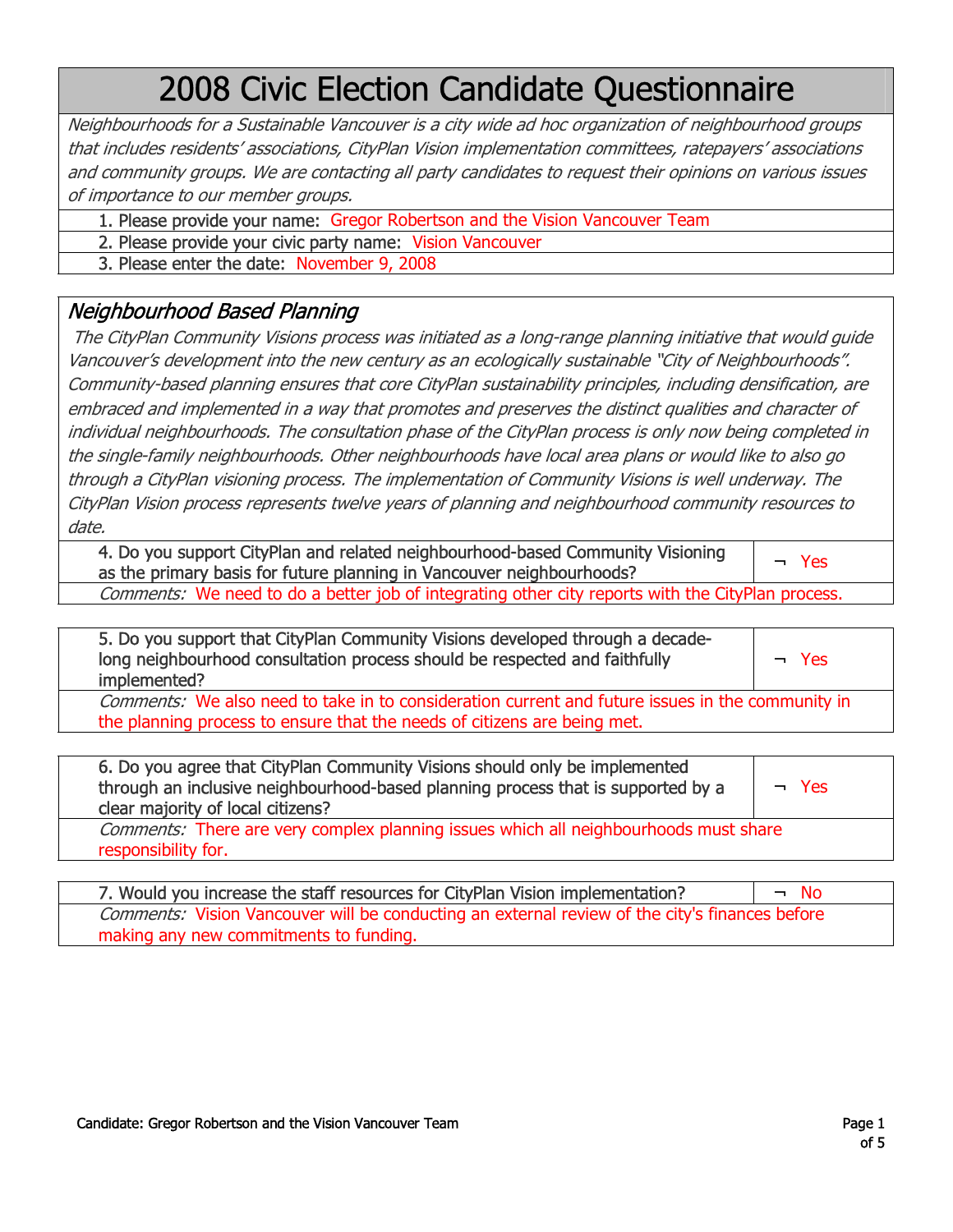| <b>Objective and Meaningful Public Consultation Processes</b>                                                                                                                                                                                          |            |
|--------------------------------------------------------------------------------------------------------------------------------------------------------------------------------------------------------------------------------------------------------|------------|
| The City's consultation process is generally not genuine or meaningful and is often orchestrated to yield a                                                                                                                                            |            |
| preconceived result.                                                                                                                                                                                                                                   |            |
| 8. Do you agree that City consultation processes should be genuine, democratic,<br>transparent, and inclusive?                                                                                                                                         | $\neg$ Yes |
| Comments: Vision Vancouver is committed to establishing a Citizen Engagement office.                                                                                                                                                                   |            |
|                                                                                                                                                                                                                                                        |            |
| 9. Should Council members be required to attend public hearings in order to vote on<br>the related issues (despite the technical loophole provided by recent amendments to<br>the Vancouver Charter)?                                                  | $\neg$ Yes |
|                                                                                                                                                                                                                                                        |            |
| 10. Would you endeavour to make the City approval process more responsive to<br>citizen input and ensure the right of citizens to speak directly on issues before<br>Council (in contrast with a recent precedent to permit only written submissions)? | $-$ Yes    |
|                                                                                                                                                                                                                                                        |            |
| 11. Do you agree that City staff should be objective and unbiased in the solicitation,<br>analysis and reporting of public opinion to Council?                                                                                                         | $\neg$ Yes |
|                                                                                                                                                                                                                                                        |            |
| 12. Do you agree that there should be a larger role for scientific polling and<br>referenda in determining the level of public support for major civic policy decisions?                                                                               | $\neg$ Yes |
|                                                                                                                                                                                                                                                        |            |
| 13. Do you agree that neighbourhood and community groups representing the<br>public interest are not "lobbyists organizations", as has been implied by a recent<br>report to Council?                                                                  | $\neg$ Yes |
|                                                                                                                                                                                                                                                        |            |
| 14. Do you agree that the City of Vancouver should establish stringent regulations<br>and restrictions on the lobbying of elected City officials and staff?                                                                                            | $-$ Yes    |

## Reconsideration of EcoDensity Charter and Initial Actions

There is no shortage of consensus that Vancouverís future should be ecologically sustainable and that judicious densification can be an effective tool in limiting urban sprawl. The focus of debate around the EcoDensity Charter is whether densification should be the primary focus of the Cityís sustainability strategy and the way in which an advantageous level of densification should be achieved.

Public Hearings on the EcoDensity Charter and Initial Actions extended for seven sessions between February 26 and April 3, 2008 and heard from about 150 speakers. Despite an evident lack of public support and significant subsequent revision of the draft Charter, Council refused to allow the public to speak prior to voting on the final document at the June 10 Council meeting, permitting only written submissions.

In advance of the June 10 meeting, the City received 164 written submissions. Based on the letters posted to the Cityís website, only 23% of the public wrote letters in unequivocal support of EcoDensity compared with 77%, calling for the proposed Charter and Actions to be withdrawn or revised. With no reasonable opportunity provided for staff or Council to read, consider or address the substance of written submissions prior to voting, the Director of Planning presented a radically different assessment of the public response prior to Council's voting and unanimous adoption of the Charter.

Candidate: Gregor Robertson and the Vision Vancouver Team Page 2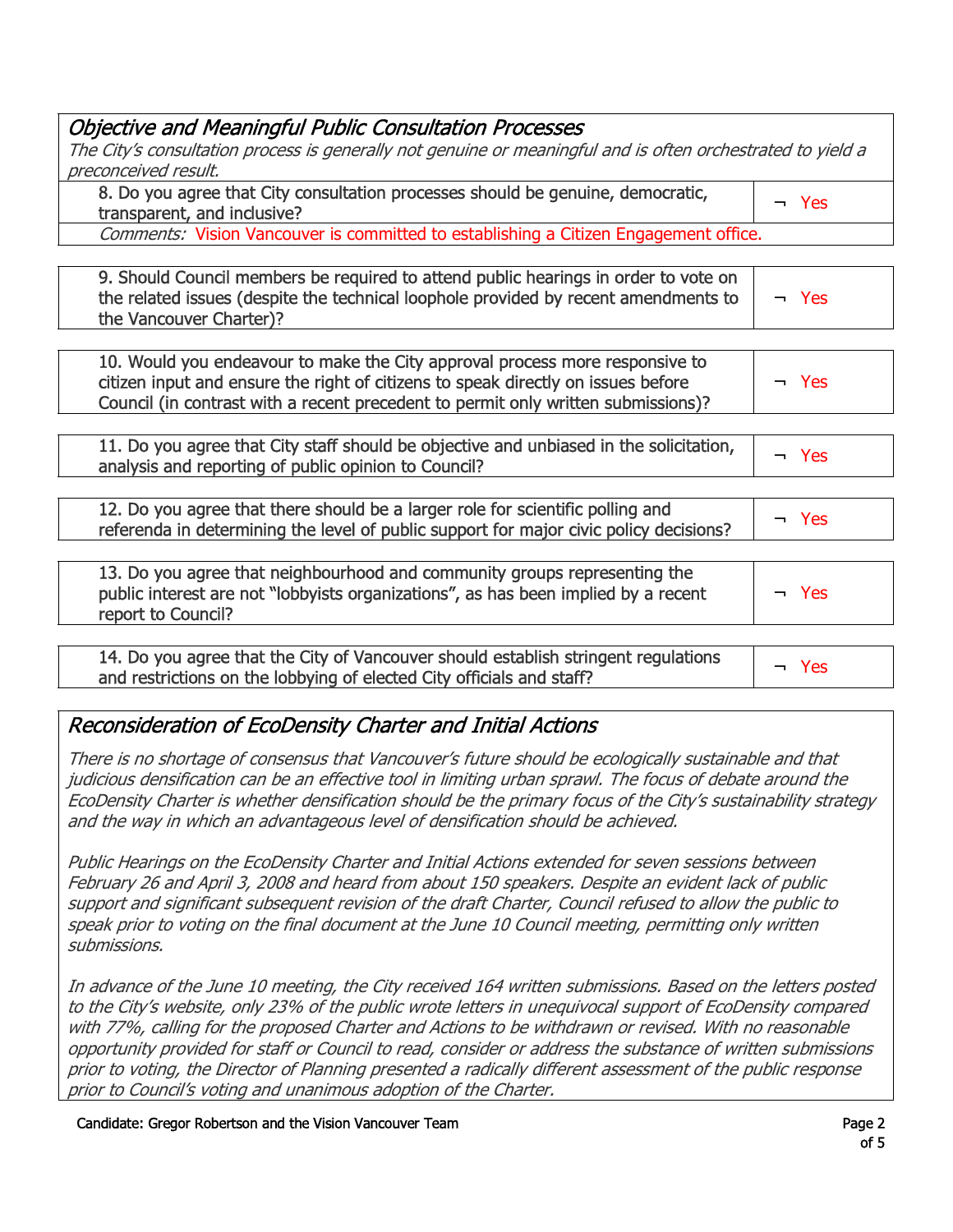Thus, despite the very significant implications of the EcoDensity Charter and Actions, and its potential to profoundly change land use across the city, more than 150 public submissions, including a critical but constructive review of EcoDensity by Neighbourhoods for a Sustainable Vancouver which represents 29 neighbourhood groups across the city, were virtually ignored.

15. Based on the above, if elected, would you support an extension of the EcoDensity public process to address outstanding concerns related to the EcoDensity Initial Actions and their implementation?

¬ Yes

### The Cityís Existing Zoned Capacity

There are estimated by the City to be 590,000 residents in Vancouver now and 656,000 residents by 2021, assuming projections based on the last few record breaking years with no future economic recession. This is well under todayís existing zoned capacity of 670,000 residents. The 670,000 is a low calculation because it only includes the 'outright zoned' sites most likely to be built and does not include any additional discretionary Comprehensive Development CD1 rezoning or the additional zoning potential identified in the unimplemented Community Visions. Therefore, according to the City's own figures there is already sufficient zoned capacity for anticipated growth within the foreseeable future.

16. In view of foregoing facts, do you agree that the City should focus on implementing the greater variety of housing options already supported through the CityPlan process rather than imposing unsupported rezoning policy on neighbourhoods?

¬ Yes

| The City's 2005 Community Climate Change Action Plan                                                                |            |
|---------------------------------------------------------------------------------------------------------------------|------------|
| 17. Would you put more resources into updating and implementing the Community<br><b>Climate Change Action Plan?</b> | <b>Yes</b> |

#### Reinstatement of Third Party Appeals

Third party appeals to the Board of Variance were a right of citizens for over 40 years until a 2006 ruling by the BC Supreme Court reinterpreted related language in the Vancouver Charter and effectively closed this critical avenue for neighbourhood-level challenge of unreasonable development impacts.

| 18. Would you be in favour of the reinstatement of Board of Variance third party<br>appeals and would you make a request to the Province to clarify this through | $\neg$ Yes |
|------------------------------------------------------------------------------------------------------------------------------------------------------------------|------------|
| appropriate amendment of the Vancouver Charter?                                                                                                                  |            |

| <b>Development Topics</b>                                                                                                    |     |
|------------------------------------------------------------------------------------------------------------------------------|-----|
| 19. Would you protect existing non-strata and purpose built rental buildings from<br>redevelopment and conversion to strata? | Yes |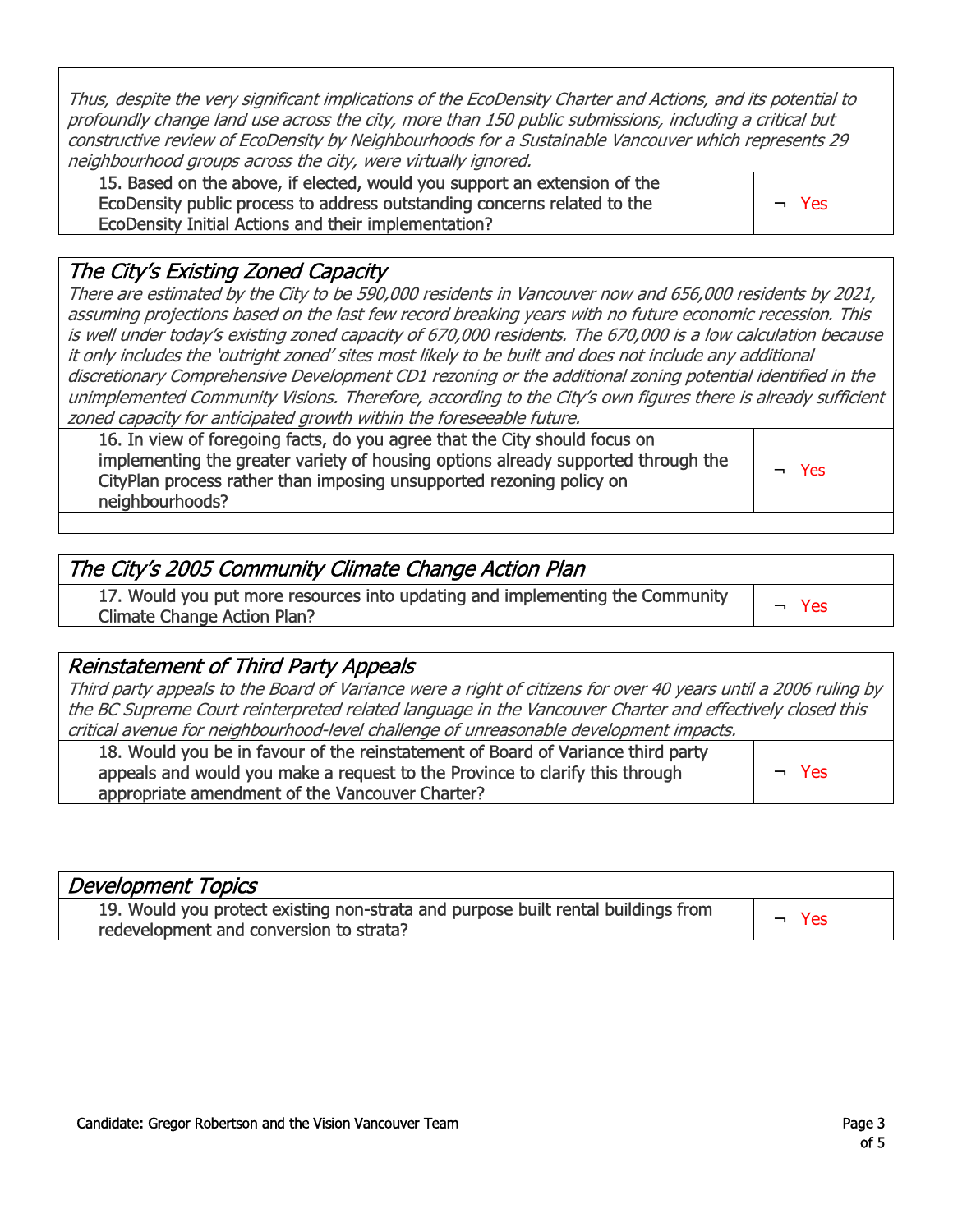| 20. Given that older buildings are more affordable than new construction, would you<br>craft new zoning to give incentives to retain, upgrade and densify existing character<br>buildings to optimize the reuse of embodied energy and promote affordability? | $\neg$ Yes                                        |
|---------------------------------------------------------------------------------------------------------------------------------------------------------------------------------------------------------------------------------------------------------------|---------------------------------------------------|
|                                                                                                                                                                                                                                                               |                                                   |
| 21. Do you support planning the updating of infrastructure, transportation and<br>amenities (including green space) before more development?                                                                                                                  | $\neg$ Yes                                        |
|                                                                                                                                                                                                                                                               |                                                   |
| 22. Do you oppose the transfer of density from the downtown Heritage Density<br>Bank onto landing sites outside of the currently-approved areas, into communities<br>across the City?                                                                         | $\neg$ Yes                                        |
|                                                                                                                                                                                                                                                               |                                                   |
| 23. Do you oppose the Provincial government downloading their responsibilities<br>onto the City by exploiting development density bonusing within municipal<br>jurisdictions to fund provincial responsibilities, including schools and transit?              | $-$ Yes                                           |
|                                                                                                                                                                                                                                                               |                                                   |
| Civic Political Party Reform                                                                                                                                                                                                                                  |                                                   |
|                                                                                                                                                                                                                                                               |                                                   |
| 24. Do you support requiring full disclosure of all donations to civic political parties,<br>posted to the City's website upon being received, all the time, not just at elections?                                                                           | $-$ Yes                                           |
|                                                                                                                                                                                                                                                               |                                                   |
| 25. Do you support banning corporate and union donations to civic political parties?                                                                                                                                                                          | See<br>$\overline{\phantom{0}}$<br>comment        |
| Comments: We are committed to a public process to discuss banning union and corporate donations.                                                                                                                                                              |                                                   |
|                                                                                                                                                                                                                                                               |                                                   |
| 26. Do you support limiting personal donations to civic political parties?                                                                                                                                                                                    | $-$ Yes                                           |
|                                                                                                                                                                                                                                                               |                                                   |
|                                                                                                                                                                                                                                                               |                                                   |
| 27. Do you support limiting campaign financing to civic political parties?                                                                                                                                                                                    | <b>See</b><br>$\overline{\phantom{0}}$<br>comment |
| Comments: Vision Vancouver is committed to reviewing election financing and will ask the province to<br>make changes before the next provincial election.                                                                                                     |                                                   |
|                                                                                                                                                                                                                                                               |                                                   |
| 28. Do you support restricting memberships to civic political parties to only people<br>who are eligible to vote in City of Vancouver civic elections?                                                                                                        | $\neg$ No                                         |
|                                                                                                                                                                                                                                                               |                                                   |
| 29. Do you agree that people who have an inherent potential conflict of interest<br>(such as realtors, developers, and those in the development industry) should not be<br>allowed to run for Council?                                                        | <b>No</b><br>$\overline{\phantom{0}}$             |